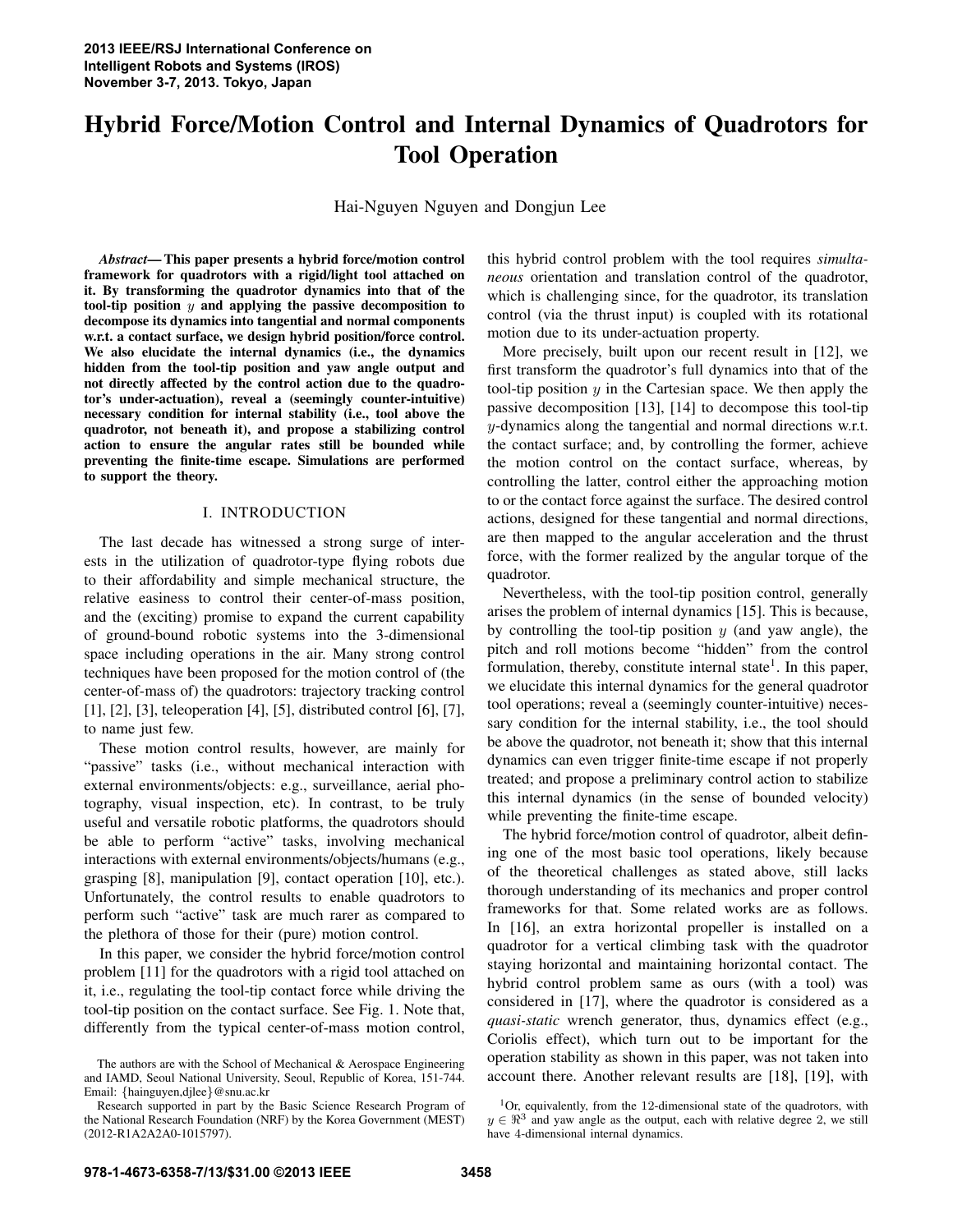

Fig. 1. Quadrotor with a tool

the former and the latter respectively considering only the pitch stability during payload grasping tasks in the sagittal plane and the stability during a (passive) interaction with the environment, thus, not directly applicable to the quadrotor tool-tip hybrid position/force (active) control in E(3) as considered in this paper. Our current paper also significantly extends the results of [12], where only the trajectory tracking and simple tool rotation control (i.e., screw-driver, verticaljack) are considered with no force control, and the internal dynamics is analyzed only for those simple tool rotation motions.

The rest of this paper is composed as follows. The quadrotor system modeling with a rigid/light tool attached on it is given in Sec. II. The hybrid force/motion control, derived by using the passive decomposition [13], is then presented in Sec. III. The issue of internal dynamics, its stability property and a preliminary stabilizing control design are presented in Sec. IV along with some relevant simulation results. Finally, conclusion is given in Sec. V.

#### II. SYSTEM MODELING

Consider a quadrotor with the following dynamics [3]

$$
m\ddot{x} = -\lambda Re_3 + mge_3 + f_e \tag{1}
$$

$$
J\dot{\omega} + \omega \times J\omega = \tau + \tau_c, \dot{R} = RS(\omega)
$$
 (2)

where  $x \in \mathbb{R}^3$  is the quadrotor's center-of-mass position represented in the inertial frame  $\{O\}$  :=  $\{N^o, E^o, D^o\}$ ,  $m > 0$  is the mass,  $\lambda \in \Re$  is thrust,  $R \in SO(3)$  represents the rotation of the body-frame  $\{B\} := \{N^B, E^B, D^B\}$  w.r.t the inertial-frame  $\{O\}$ ,  $f_e \in \Re^3$  is the tool force represented in  $\{O\}$ , g is the gravitation constant, and  $e_3 = [0, 0, 1]^T$  is the basis vector specifying the down direction. Also,  $J \in \mathbb{R}^3$  is the body-frame rotational inertia,  $\omega_i := [\omega_1, \omega_2, \omega_3]^T \in \mathbb{R}^3$ is the angular velocity of  ${B}$  relative to  ${O}$  represented in  $\{B\}$ ,  $\tau, \tau_c \in \Re^3$  are the torque input for the quadrotor and the external torque acting at the center-of-mass (defined below) all represented in  ${B}$  frame, and

$$
S(\omega) = \begin{bmatrix} 0 & -\omega_3 & \omega_2 \\ \omega_3 & 0 & -\omega_1 \\ -\omega_2 & \omega_1 & 0 \end{bmatrix} \quad \text{s.t} \quad S(\omega)\nu = \omega \times \nu
$$

for any  $\nu \in \mathbb{R}^3$ .

Now, suppose that a tool is rigidly-attached to the quadrotor as shown in Fig. 1, whose tip  $y$  is located from the centerof-mass as specified by  $d = [d_1, d_2, d_3]^T \in \mathbb{R}^3$  expressed in the body-frame  ${B}$ . Here, we assume  $d_2 = 0$  (i.e., tool tip on the N-D plane). Then, the tool tip position (or output)  $y$ in the inertial frame  ${O}$  can be written as

$$
y = x + Rd.
$$

Also, assume that the tool tip  $y$  interacts with the environment through the Cartesian force  $f_e$  and the moment  $\tau_e$ . Then, the disturbance torque  $\tau_c$  in (2) is given by

$$
\tau_c = d \times R^T f_e + R^T \tau_e.
$$

In this paper, for the tool operation, we would like to drive the tool tip position  $y$  while also regulating the interaction force  $f_e$ .

For the tool-tip position  $y$ , we can easily show the followings:

$$
\dot{y} = \dot{x} + \dot{R}d = \dot{x} + RS(\omega)d\tag{3}
$$

$$
\ddot{y} = \ddot{x} + R[S(\dot{\omega}) + S^2(\omega)]d \tag{4}
$$

Substituting (4) into (1), we can then obtain the following dynamics of the tool tip position  $y$  [12]:

$$
m\ddot{y} - mR[S(\dot{\omega}) + S^2(\omega)]d = -\lambda Re_3 + mge_3 + f_e \quad (5)
$$

which can be rewritten as

$$
m\ddot{y} = u + f_e \tag{6}
$$

where the *control generation equation* is given by

$$
u = mR[S(\dot{\omega}) + S^2(\omega)]d - \lambda Re_3 + mge_3 \tag{7}
$$

for which  $mR[S(\omega) + S^2(\omega)]d$  is the force generated by the rotation of quadrotor represented in end-effector coordinate. In (7), we can consider the thrust  $\lambda$  and the angular acceleration  $\dot{w}$  as the control inputs [12]. In the next Sec. III, we will design these controls  $\lambda$ ,  $\dot{w}$  to attain the objective of hybrid position/force control through the tool-tip  $y$  of the quadrotor. The peculiar issue of internal dynamics, associated to this hybrid position/force control, is then analyzed in Sec. IV, with some (seemingly counter-intuitive) structural condition for internal stability.

## III. HYBRID TOOL FORCE/POSITION CONTROL OF QUADROTOR

#### *A. Passive Decomposition*

The basic idea of the hybrid motion/force control [11] is to decompose the system dynamics along the surface (i.e., motion control) and normal to that surface (i.e., force control), while assuming that the contact with the surface is somehow maintained all the time. For the quadrotor tool operation, however, this assumption of contact be maintained all the time is too strict (e.g., approaching to the surface) and also should be satisfied rather than assumed a prior. For this, here, we utilize *passive decomposition* [13], [14], with which we can decompose the tool tip dynamics (5) into the locked system, representing the system's motion tangential to the contact surface; and the shape system, specifying the system's motion normal to the contact surface. Then, by controlling the shape system, we can control the contact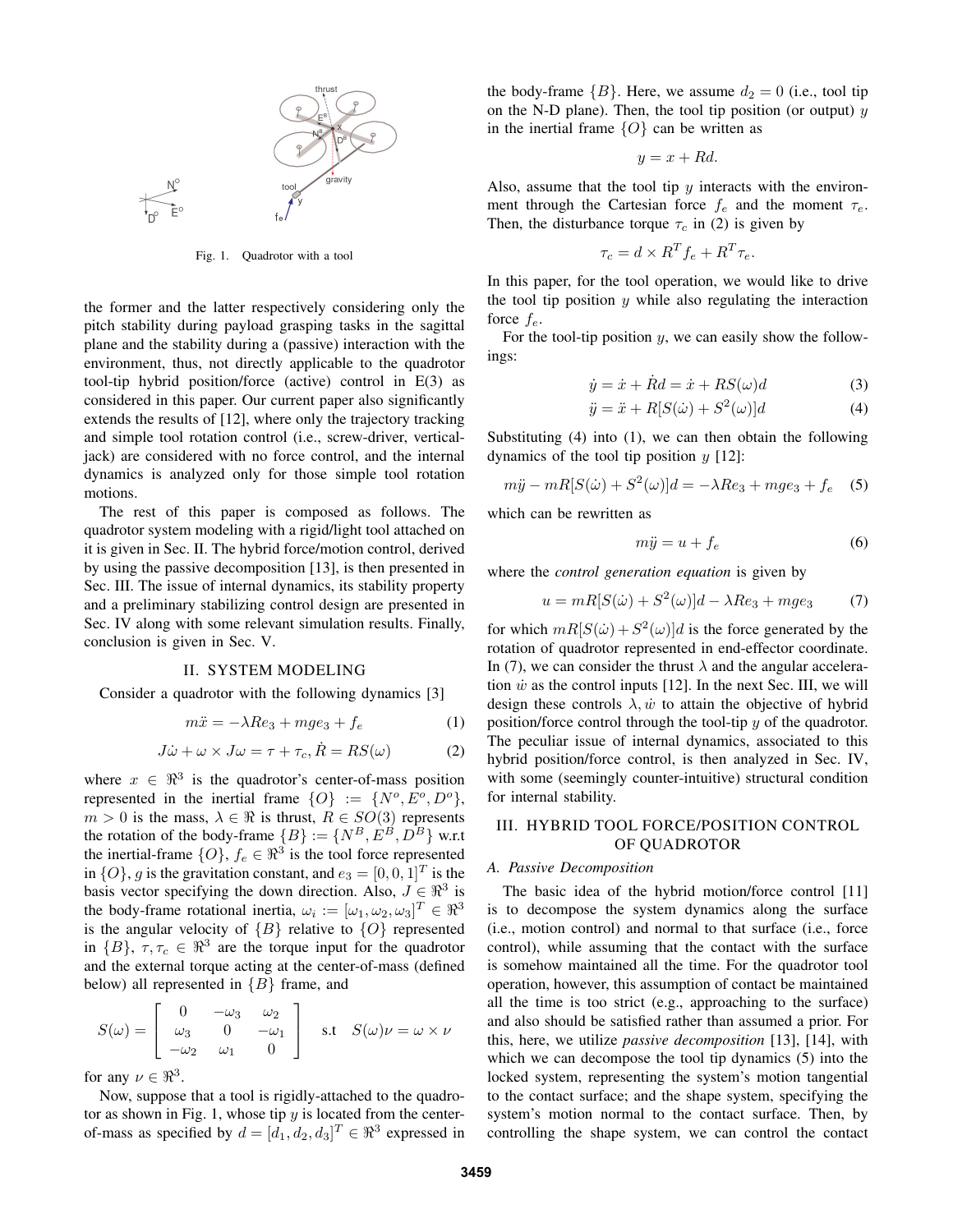force, while driving the locked system, can achieve a desire motion on the surface, even if the contact assumption is not satisfied at the beginning, as in Fig. 2.

For this, suppose that the working surface can be represented by a set of holonomic constraints of the tool-tip position  $y$  s.t.,

$$
h(y)=0
$$

where  $h(y) \in \Re$  (i.e., 2-dimensional surface embedded in 3-dimensional Cartesian space of  $y \in \mathbb{R}^3$ ). We assume this h be smooth with full-rank Jacobian (i.e., submersion [13]). Then, we have

$$
\frac{\partial h}{\partial y}\dot{y} = 0\tag{8}
$$

which shows that if  $\dot{y} \in \text{null}(\partial h/\partial y)$  with  $h(y(0)) = 0$ , the tool-tip position  $y$  will stay on the surface.

Following  $[13]$ ,  $[14]$ , at each  $y$ , the tangent space (velocity space  $T_qM$ ) and the cotangent space (i.e., force space  $T_q^*\mathcal{M}$ ) of the tool-tip dynamics (5) can split, respectively, s.t

$$
T_q\mathcal{M} = \Delta_{\top} \oplus \Delta_{\bot}
$$
 and  $T_q^*\mathcal{M} = \Omega_{\top} \oplus \Omega_{\bot}$ 

where  $\Delta_{\top} \in \mathbb{R}^{3 \times 2}$  identifies the kernel space of  $\partial h / \partial y$  (with  $\Delta_{\perp}^T \Delta_{\perp} = I$ ),  $\Delta_{\perp} \in \Re^{3 \times 1}$  identifies the orthogonal complement of  $\Delta_{\top}$  w.r.t. the inertia metric m of (5),  $\Omega_{\top} \in \mathbb{R}^{3 \times 2}$ and  $\Omega_{\perp} \in \Re^{3 \times 1}$  identify the annihilating co-distributions of  $\Delta_{\perp}$  and  $\Delta_{\perp}$  respectively, and  $\oplus$  is the direct sum.

With these decomposition of the tangent and co-tangent spaces, we can write the velocity  $\dot{y}$  and force of (5) s.t.,

$$
\dot{y} = \Delta v = \begin{bmatrix} \Delta_{\top} & \Delta_{\perp} \end{bmatrix} \begin{pmatrix} v_l \\ v_h \end{pmatrix} \tag{9}
$$

and also

$$
u + f_e = \begin{bmatrix} \Omega_{\perp}^T & \Omega_{\perp}^T \end{bmatrix} \begin{pmatrix} u_l + f_l \\ u_h + f_h \end{pmatrix}
$$
 (10)

for which, since the metric of (5) is Euclidean, following [14], we can obtain the following closed-form matrix expressions: with  $\Delta_{\top} \approx \text{null}(\partial h/\partial y)$ ,  $\Omega_{\perp} = \partial h/\partial y$ ,  $\Delta_{\perp} =$  $\Omega_{\perp}^T (\Omega_{\perp} \Omega_{\perp}^T)^{-1}$ , and  $\Omega_{\perp} = (\Delta_{\perp}^T \Delta_{\perp})^{-1} \Delta_{\perp}^T$ . We can then easily show that

$$
\Delta_{\top}^T \Delta_{\bot} = 0, \quad \Omega \Delta = I, \quad \frac{dh}{dt} = \Omega_{\bot} \dot{y} = \Omega_{\bot} \Delta_{\bot} v_h = v_h
$$

where the last equation clearly shows that  $v_h$  is the velocity in the normal direction to the contact surface, while  $v_l$  is the velocity component of the tool-tip dynamics (5) tangential to the surface.

Differentiating (9), we can then obtain

$$
\ddot{y} = \Delta \dot{v} + \dot{\Delta} v.
$$

Inserting this into (6) while left-multiplication by  $\Delta^T$  yields

$$
m\dot{v}_l + Q_l(y, \dot{y})v_l + Q_{lh}(y, \dot{y})v_h = u_l + f_l \tag{11}
$$

$$
m\dot{v}_h + Q_h(y, \dot{y})v_h + Q_{hl}(y, \dot{y})v_l = u_h + f_h \qquad (12)
$$

where we call (11) *locked system* (i.e., dynamics along the tangential directions), while (12) *shape system* (i.e., dynamics along the normal direction), both of which inherit the Lagrangian structure and passivity from the original dynamics



Fig. 2. Hybrid force/position control of quadrotor with a tool attached at  $d = [0.35; 0; -0.3]$  under the stabilizing  $\nu_3$ -action (26).

(6). From the property of the passive decomposition, we also have:  $Q_l$  skew-symmetric,  $Q_h = 0$  and  $Q_{lh}^T = -Q_{hl}$ . Refer to [13], [14] for more details on the passive decomposition.

## *B. Tangential Motion Control*

To drive the tool-tip position  $y$  along a certain desired trajectory on the surface, here, we design a trajectory tracking control for the locked system (11). For this, define first  $q_l := q_l(y) \in \Re^2$  to be the local coordinate of the surface, with the desired trajectory on the surface given by  $q_d(t)$ . Differentiating this  $q_l$ , we then have

$$
\dot{q}_l := \frac{\partial q_l}{\partial y} \dot{y} = \frac{\partial q_l}{\partial y} \Delta_{\top} v_l
$$

where  $B = (\frac{\partial q_l}{\partial y} \Delta_T)^{-1} \in \Re^{2 \times 2}$  exists at least locally. With this  $B$ , we can further obtain:

$$
v_l = B\dot{q}_l, \quad \dot{v}_l = B\ddot{q}_l + \dot{B}\dot{q}_l
$$

and, substituting these to (11) and left multiplying by  $B^{-1}$ , we have

$$
m\ddot{q}_l + B^{-1}(m\dot{B} + Q_lB)\dot{q}_l + B^{-1}Q_{lh}v_h = B^{-1}(u_l + f_l)
$$

where we can show that  $B^{-1}(m\dot{B} + Q_lB)$  is skewsymmetric. We then design the trajectory tracking control  $u_l$  s.t.,

$$
B^{-1}u_l := B^{-1}Q_{lh}v_h + B^{-1}(m\dot{B} + Q_lB)\dot{q}_l +
$$
  

$$
m\ddot{q}_d - b(\dot{q}_l - \dot{q}_d) - k(q_l - q_d) - B^{-1}f_l \quad (13)
$$

with which the closed-loop locked system dynamics becomes:

$$
m(\ddot{q}_l - \ddot{q}_d) + b(\dot{q}_l - \dot{q}_d) + k(q_l - q_d) = 0
$$

implying the stable trajectory tracking on the contact surface.

#### *C. Normal Force Control*

For the normal force regulation or approaching motion to the contact surface, here, we design a control for the shape system (12). First, for the free-space motion (i.e., before or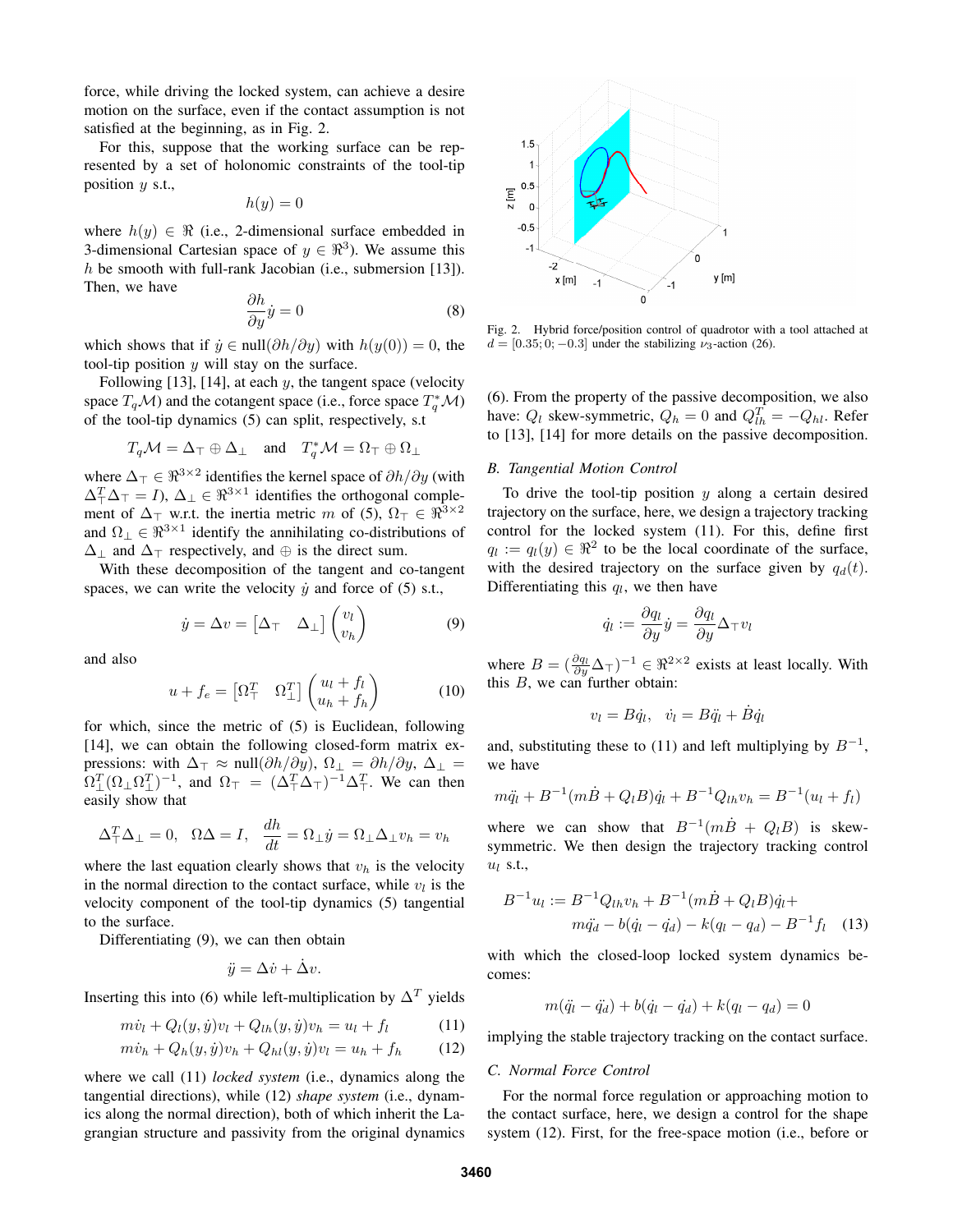after contact phase), we design the motion control for the shape system (12) s.t.,

$$
u_h := Q_{lh}v_l - k_v v_h - k_p(h - h^*)
$$
 (14)

where  $v_h = \dot{h}$  and  $h^*$  is a point close (or slightly within) the contact surface, and  $k_v, k_p > 0$  are some suitably-tuned control gains.

On the other hand, if the contact is detected (by using some force sensing), we switch the shape system control from the approaching motion control (14) to the force regulation control:

$$
u_h := Q_{lh}v_l - f_d + k_i \int_0^t (f_h - f_d)d\tau - bv_h \qquad (15)
$$

where  $f^d \in \Re$  is the desired contact force,  $k_i, b > 0$  are control gains,  $Q_{lh}v_l$  is the cancellation of the coupling term to ensure the force regulation regardless of the tangential motion, and the last term  $bv<sub>h</sub>$  is to enhance stability of this force regulation loop, which can be omitted if the force control starts with small-enough normal velocity  $v_h$ . Then, the closed-loop shape system dynamics is given by

$$
m\dot{v}_h = f_h - f_d + k_i \int_0^t (f_h - f_d)d\tau - b v_h
$$

implying that the force regulation (i.e.,  $f \rightarrow f_d$ ) with  $v_h =$  $h \to 0$ . With some more assumptions, we may theoretically enforce stability of this controller switching (e.g., [20]).

#### *D. Control Decoding*

Once we design the hybrid force/motion controllers for the locked and shape systems (13), (14) and (15), they can be converted into the control action  $u$  for the  $y$ -dynamics (6) s.t.,

$$
u_d = \begin{bmatrix} \Omega^T_+ & \Omega^T_{\perp} \end{bmatrix} \begin{pmatrix} u_l \\ u_h \end{pmatrix} \tag{16}
$$

through (10). Here, recall from (7) that the real control is  $(\lambda, \dot{w})$ . Thus, to decode this desired control action  $u_d$  into  $(\lambda, \dot{w})$ , we define the desired angular acceleration  $\dot{\omega}^d$  =  $[\dot{\omega}_1^d, \dot{\omega}_2^d, \dot{\omega}_3^d]^T \in \Re^3$  and the thrust control  $\lambda$  following (7) s.t.,

$$
S(d)\dot{\omega}_d + S(\omega)S(d)\omega + \frac{\lambda}{m}e_3 - gR^T e_3 = -\hat{u}_d \qquad (17)
$$

which can in fact generate any desired control  $\hat{u}_d$  :=  $R^T u_d/m \in \mathbb{R}^3$  by  $(\dot{w}_1, \dot{w}_2, \lambda)$  if and only if  $d_3 \neq 0$  (i.e., tool-tip above or below the center-of-mass [12]). Also, note that  $||\hat{u}_d|| = ||u_d/m||$ .

To drive  $\dot{w} \rightarrow \dot{w}_d$ , we then design the attitude control torque  $\tau$  for (2) s.t.,

$$
\tau = \omega \times J\omega + J\left(\dot{\omega} - \beta \left[\omega - \int_{0}^{t} \dot{\omega}^{d}(s)ds\right]\right) - \tau_{c} \quad (18)
$$

where  $\beta > 0$  is the control gain. The closed-loop attitude dynamics is then reduced to

$$
\dot{e}_{\omega} + \beta e_{\omega} = 0
$$

where  $e_{\omega} := \omega(t) - \int_{0}^{t} \dot{\omega}^{d}(s)ds$ , implying that  $\dot{\omega} \to \dot{\omega}^{d}$ .

This however may result in the instability of internal dynamics. since (17) defines dynamics equation between  $\dot{w}$ , w and the rotation R as well. As shown in [12] and below, this internal dynamics can be unstable and also result in finite-time escape escape if not treated properly. This issue of internal dynamics was addressed in [12], yet, only limited to some specific motions (i.e., rotation around roll or pitch axes). In this work, we generalize the result of [12] to a general motion of the tool-tip dynamics  $(5)$  of the quadrotor, which in fact is applicable not only to the hybrid force/motion control but also other control objects as well (e.g.., trajectory tracking [12]).

# IV. INTERNAL DYNAMICS OF QUADROTOR DURING TOOL OPERATION

#### *A. Internal Dynamics and Equilibrium*

As mentioned above, the control decoding (17) defines an internal dynamics between  $\dot{w}, w$  and R. In this Sec. IV, we reveal this internal dynamics of quadrotors during the tool operation and analyze its stability property. Based upon this, we also suggest a (seemingly counter-intuitive) structural condition for the necessity of this internal dynamics local stability and also propose a preliminary control action to globally stabilize this internal dynamics (in the sense of bounded  $w$ ).

For this, notice first that the decoding equation (17) defines only two-dimensional internal dynamics, since  $S(d)$ is singular with rank $(S(d)) = 2$ . We may then decompose w s.t.,

$$
\omega = [\Sigma_{\top} \quad \Sigma_{\perp}] \nu = \Sigma \nu \tag{19}
$$

with

$$
\Sigma := \frac{1}{\alpha} \begin{bmatrix} -d_3 & 0 & d_1 \\ 0 & \alpha & 0 \\ d_1 & 0 & d_3 \end{bmatrix}
$$

where  $\alpha = \sqrt{d_1^2 + d_3^2}$  and  $\Sigma = \Sigma^{-1}$ . Here, note that the last column of  $\Sigma$  characterizes the nullspace of  $S(d)$ , while the first two the row space of  $S(d)$ , the components of w in each of these spaces respectively given by  $\nu_3$  and  $\nu_1, \nu_2$ , with  $\nu := [\nu_1; \nu_2; \nu_3] \in \Re^3$ .

Using this new variable  $\nu$ , we can then rewrite (17) s.t.,

$$
\begin{bmatrix} -d_3\dot{\nu}_2 \\ -\alpha\dot{\nu}_1 \\ d_1\dot{\nu}_2 \end{bmatrix} + \begin{bmatrix} d_1\nu_1^2 + d_1\nu_2^2 + d_3\nu_1\nu_3 \\ -\alpha\nu_2\nu_3 \\ d_3\nu_1^2 + d_3\nu_2^2 - d_1\nu_1\nu_3 \end{bmatrix} + \begin{bmatrix} 0 \\ 0 \\ \frac{\lambda}{m} \end{bmatrix} - gR^T e_3 = -\hat{u}_d
$$
\n(20)

which defines the internal dynamics of  $\dot{\nu}_1$  and  $\dot{\nu}_2$ , as the last line contains the control input  $\lambda$  and the dynamics of  $\dot{\nu}_3$ vanishes when combined with  $S(d)$  in (17).

Our notion of internal dynamics should also capture the evolution of the quadrotor's rotation angles. This, however, is rather difficult to directly see from (20), as this rotation motion is given by the rotation matrix  $R \in SO(3)$ . To make the internal dynamics easier to see, here, we write the internal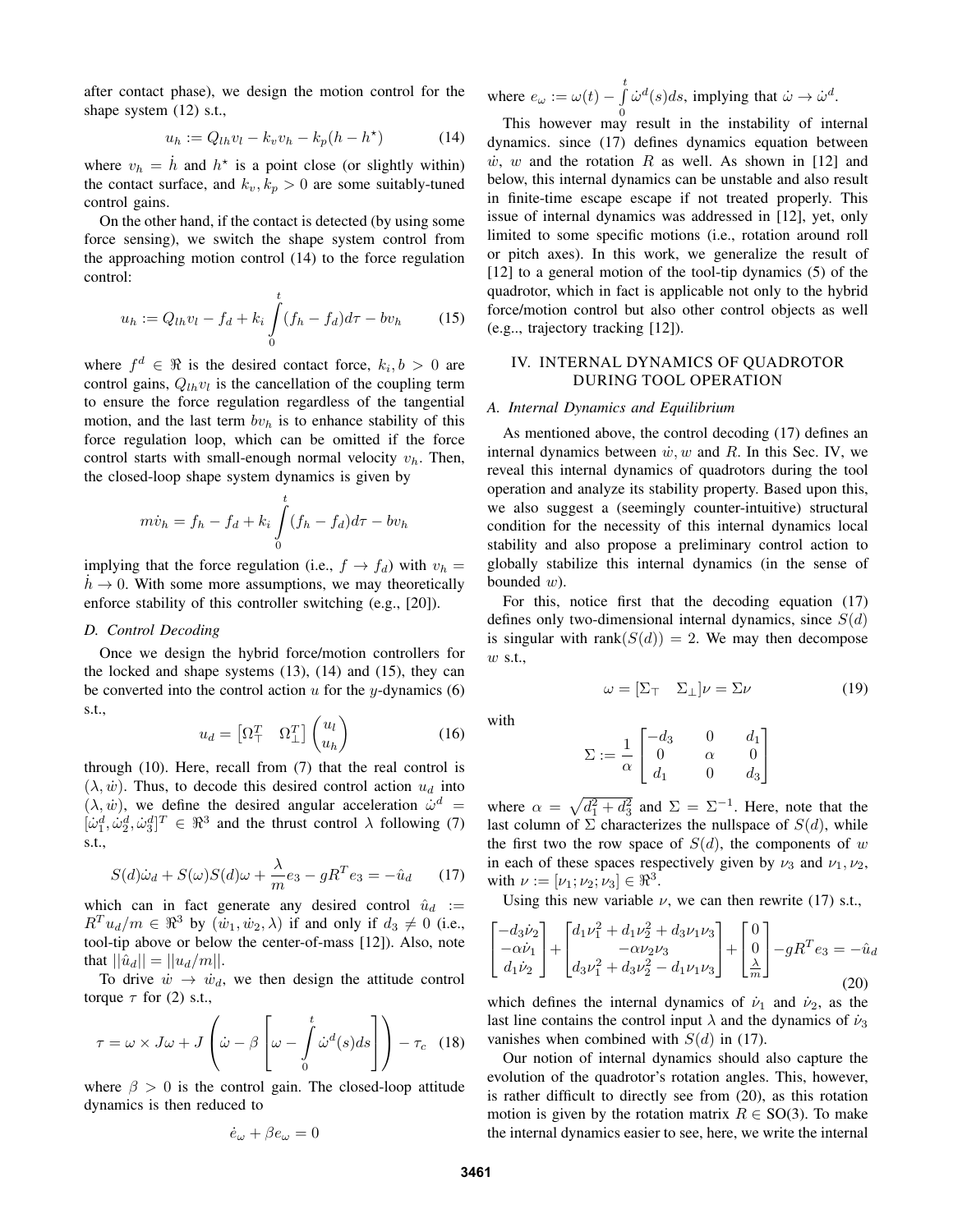dynamics using the roll, pitch and yaw parameterization. Then, we have the following relation:

$$
\frac{d}{dt}[\phi, \theta, \psi]^T = \Gamma \omega = \Gamma \Sigma \nu \tag{21}
$$

where  $\phi$ ,  $\theta$ ,  $\psi$  are the yaw, pitch and roll angles, with  $|\theta|$  <  $\pi/2$ , and

$$
\Gamma(\theta,\psi) := \left[ \begin{array}{ccc} 0 & \frac{\sin\psi}{\cos\theta} & \frac{\cos\psi}{\cos\theta} \\ 0 & \cos\psi & -\sin\psi \\ 1 & \frac{\sin\theta\sin\psi}{\cos\theta} & \frac{\sin\theta\cos\psi}{\cos\theta} \end{array} \right]
$$

Then, from (20), the total internal dynamic of the quadrotor during the tool operation control is given by

$$
\frac{d}{dt}(\theta, \psi, \nu_1, \nu_2)^T = \mathcal{F}(\theta, \psi, \nu_1, \nu_2) + (0, 0, \frac{1}{\alpha}\hat{u}_{d2}, \frac{1}{d_3}\hat{u}_{d1})^T
$$
\n(22)

where each component of  $\mathcal{F} \in \mathbb{R}^4$  is given by

$$
\mathcal{F}_1 = -\frac{d_1}{\alpha} \nu_1 s \psi + \nu_2 c \psi - \frac{d_3}{\alpha} \nu_3 s \psi \n\mathcal{F}_2 = -\frac{d_3}{\alpha} \nu_1 + \frac{d_1}{\alpha} \nu_1 t \theta c \psi + \nu_2 t \theta s \psi + \frac{d_1}{\alpha} \nu_3 + \frac{d_3}{\alpha} t \theta c \psi \nu_1 \nu_3 \n\mathcal{F}_3 = -\nu_2 \nu_3 - \frac{g}{\alpha} c \theta s \psi \n\mathcal{F}_4 = -\gamma (\nu_1^2 + \nu_2^2) + \nu_1 \nu_3 + \frac{g}{d_3} s \theta
$$

where  $s \star = \sin \star, c \star = \cos \star, t \star = \tan \star,$  and  $\gamma :=$  $-d_1/d_3$ . Here, the dynamics of yaw angle  $\phi$  does not constitute a part of the internal dynamics, since the expression of  $\phi$  contains  $\nu_3$ , which can be assigned arbitrary, thus, considered as a control input. This fact can also seen by that, if we choose the system's output to be  $(y, \phi) \in \mathbb{R}^4$ , the relative degree of each variable is two, thus, we only have 4 dimensional internal dynamics as specified in (22). This then means that (22) constitutes the full internal dynamics of the quadrotor, when its tool-tip position y and the yaw angle  $\phi$ are controlled according to certain control objectives.

The internal dynamics (22), with  $u_d = 0$ , possesses two equilibria:  $[\theta, \psi, \nu_1, \nu_2] = [0, 0, 0, 0]$  and  $[\theta, \psi, \nu_1, \nu_2] =$  $[0, \pi, 0, 0]$ , the former representing the case of quadrotor's center-of-mass located below (or above, resp.) the tool-tip if  $d_3 < 0$  (or  $d_3 > 0$ , resp.); while the latter the case of quadrotor's center-of-mass located above (or below, resp.) the tool-tip if  $d_3 < 0$  (or  $d_3 > 0$ , resp.).

To see the local stability of each equilibrium, we now perform the linearization of  $\mathcal{F}(\theta, \psi, \nu_1, \nu_2)$ . For the equilibrium  $[\theta, \psi, \nu_1, \nu_2] = [0, 0, 0, 0]$ , we can obtain:

$$
\begin{bmatrix}\n\dot{\theta} \\
\dot{\psi} \\
\dot{\nu}_1 \\
\dot{\nu}_2\n\end{bmatrix} = \begin{bmatrix}\n0 & 0 & 0 & 1 \\
0 & 0 & -\frac{d_3}{\alpha} & 0 \\
0 & -\frac{g}{\alpha} & 0 & 0 \\
\frac{g}{d_3} & 0 & 0 & 0\n\end{bmatrix} \begin{bmatrix}\n\theta \\
\psi \\
\nu_1 \\
\nu_2\n\end{bmatrix}
$$
\n(23)

with the characteristic polynomial given by

$$
\lambda^{4} + \frac{g(-\alpha^{2} - d_{3}^{2})}{d_{3}\alpha^{2}}\lambda^{2} + \frac{g d_{3}}{d_{3}\alpha^{2}} = 0.
$$

We then have

$$
\lambda_1^2 = \frac{g}{d_3}, \quad \lambda_2^2 = \frac{g d_3}{\alpha^2}
$$

implying that, if  $d_3 > 0$ , the origin of the internal dynamics (22) is unstable.

On the other hand, for the equilibrium  $[\theta, \psi, \nu_1, \nu_2] =$  $[0, \pi, 0, 0]$ , the linearization of (22) with  $\hat{u}_d = 0$  is given by

$$
\begin{bmatrix} \dot{\theta} \\ \dot{\psi} \\ \dot{\nu}_1 \\ \dot{\nu}_2 \end{bmatrix} = \begin{bmatrix} 0 & 0 & 0 & -1 \\ 0 & 0 & -\frac{d_3}{\alpha} & 0 \\ 0 & \frac{g}{\alpha} & 0 & 0 \\ \frac{g}{d_3} & 0 & 0 & 0 \end{bmatrix} \begin{bmatrix} \theta \\ \psi \\ \nu_1 \\ \nu_2 \end{bmatrix}
$$
(24)

whose poles satisfy

$$
\lambda_1^2=-\frac{g}{d_3},\quad \lambda_2^2=-\frac{g d_3}{\alpha^2}
$$

implying that the internal dynamics (22) will be unstable in the neighborhood of  $[\theta, \psi, \nu_1, \nu_2] = [0, \pi, 0, 0]$  if  $d_3 < 0$ .

Note then that the instability case for the two linearized dynamics (23)-(24), that is,  $d_3 > 0$  at  $(\theta, \psi) = (0, 0)$ for (23) and  $d_3 < 0$  at  $(\theta, \psi) = (0, \pi)$  for (24) in fact represent the same situation, that is, the quadrotor's centerof-mass x is located above the tool-tip position  $y$ . On the 3 other hand, this observation says that the configuration of the quadrotor with its center-of-mass  $x$  located below the tooltip position  $y$  can be stable, as frequently observed through our simulations, although the above linearization analysis cannot provide a definite answer for its (local) stability. This analysis shows that, for internal dynamics stability for the quadrotor tool-operation, the tool-tip should be attached above the quadrotor, not below it, although the latter would sound more reasonable at a first glance (and also typically aimed for in practice).

This can also be explained as follow. If the tool-tip is below the quadrotor, the center-of-mass of the total system will be located above the tool-tip position (i.e.,  $d_3 > 0$ ), thus, if we want to, for example, regulate the tool-tip position, the total system would behave similar to the inverted pendulum (around  $\psi = 0$ ) as can be seen from (23) (i.e., saddle with two unstable and two stable poles). On the other hand, if the tool is attached above the quadrotor (i.e.,  $d_3 < 0$ ), the system would behave similar to the (stable) downward pendulum as again can be seen from (23) (i.e., pure imaginary poles). This seemingly counter-intuitive condition for the internal dynamics stability is summarized in the following Th. 1, which extends a similar result in [12] derived only for some specific tool-operation modes (i.e., pure rotation along the  $N$ axis or  $E$ -axis with the tool-tip position  $y$  fixed) to general quadrotor tool operation.

*Theorem 1:* Consider the quadrotor performing a tool operation, with the tool-tip located at  $d = [d_1, 0, d_3]^T$  as measured in its body NED-frame  ${B}$  from its centerof-mass  $x$ . Then, a necessary condition for the internal dynamics stability at the equilibrium  $(\theta, \psi, \nu_1, \nu_2) = 0$  is  $d_3 < 0$  (i.e., tool attached above the quadrotor).

#### *B. Stabilizing*  $(\nu_1, \nu_2)$  *Internal Dynamics*

Now, suppose that we set  $d_3 < 0$  to satisfy the necessary condition for the stability of the equilibrium  $(\theta, \psi, \nu_1, \nu_2)$  = 0. Even though the above linearization analysis does not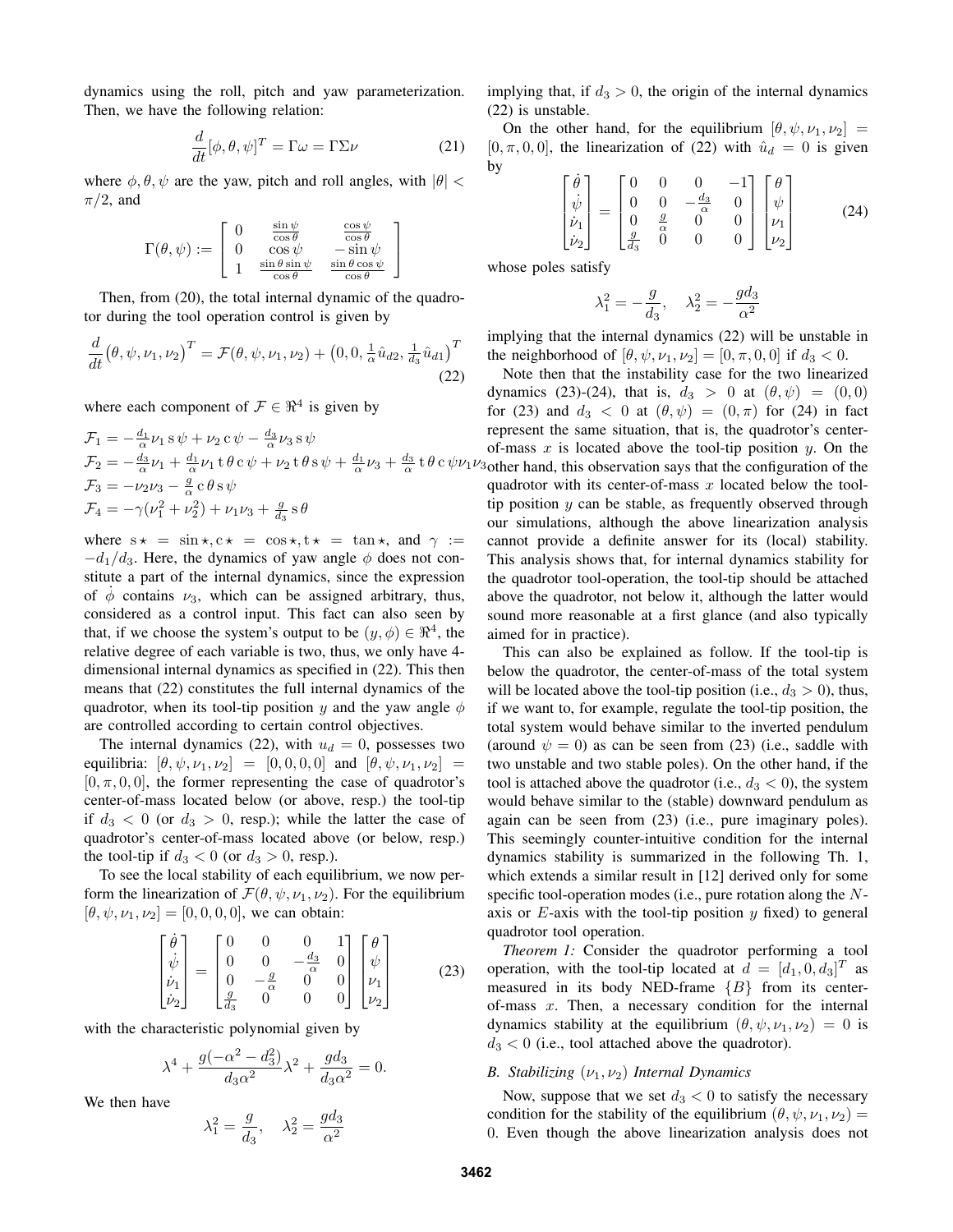provide a definite answer for the (local) stability of this equilibrium  $(\theta, \psi, \nu_1, \nu_2) = 0$ , we could still observe from our simulations that the system behaves at least locally Lyapunov stable around this equilibrium, mimicking the behavior of a downward pendulum. We however also observed that, if the state deviates far from this equilibrium, or if we set  $d_1$  to be much larger than  $d_3$ , the quadrotor system could go easily unstable.

This is in fact due to the nonlinear quadratic velocity coupling in the internal dynamics, which is capable to induce finite-time escape [21]. To better see this, let us rewrite the  $\nu_1$  and  $\nu_2$  internal dynamics in (20) s.t.,

$$
\begin{bmatrix} \dot{\nu}_1 \\ \dot{\nu}_2 \end{bmatrix} = \begin{bmatrix} 0 \\ -\gamma(\nu_1^2 + \nu_2^2) \end{bmatrix} + \begin{bmatrix} -\nu_2 \\ \nu_1 \end{bmatrix} \nu_3 + \begin{pmatrix} \bar{u}_1 \\ \bar{u}_2 \end{pmatrix} \tag{25}
$$

where  $\gamma = -d_1/d_3$ ,  $\bar{u}_1 = -\hat{u}_2/\alpha$  and  $\bar{u}_2 = -\hat{u}_1/d_3$ , with  $\hat{u} = [\hat{u}_1; \hat{u}_2; \hat{u}_3] := R^T(ge_3 - u_d/m)$ . Here, if the quadrotor behaves as we would like,  $u_d$  would be bounded, and so will be  $\bar{u}_1$  and  $\bar{u}_2$ , which we may then consider as bounded/measurable disturbance for (25). On the other hand, the quadratic term with  $\gamma$  in (25), always pushing the point  $(\nu_1, \nu_2)$  downward on the  $(\nu_1, \nu_2)$  plane, can in fact trigger the finite-time escape when  $\nu_2 < 0$ , whose tendency gets more intense as  $|d_1/d_3|$  gets larger [21].

Now, suppose that we want to suppress the possibility of this finite-time escape, without which we would not be able to achieve stable tool operation by the quadrotors with  $d_3$  < 0. For this, we may then consider  $\nu_3$  as the control input to (globally) stabilize the internal dynamics of  $\nu_1$  and  $\nu_2$ , which can be indeed arbitrarily assignable (see Sec. IV-A). However, the effectiveness of this control  $\nu_3$  for (25) is limited, as its action is only along the tangential direction to the circle on the  $(\nu_1, \nu_2)$  plane with the radius  $\sqrt{\nu_1^2 + \nu_2^2}$ and with the center at the origin, as shown by the vector multiplying  $\nu_3$  in (25).

Notice from (25) that we can directly control  $\nu_1$  as long as  $\nu_2 \neq 0$ . However, the quadratic term with  $\gamma$  in (25) indicates always drives  $(\nu_1, \nu_2)$  downward in the  $(\nu_1, \nu_2)$  plane. This then means that, when  $\nu_2 > 0$ , the control  $\nu_3$  can easily pull the state  $(\nu_1, \nu_2)$  towards the origin, while when  $\nu_2 < 0$ , all we can do is to drive  $(\nu_1, \nu_2)$  away from the  $\nu_2$  axis as fast as possible so that  $(\nu_1, \nu_2)$  can come back to the upper side of the plane (i.e.,  $\nu_2 > 0$ ) as quickly as possible. To achieve this property, we propose the following control action for  $\nu_3$ :

$$
\nu_3 = k\nu_1(1 + \nu_2^2) \tag{26}
$$

where  $k = -\epsilon \frac{d_1}{d_3}, \epsilon > 0$ . It can be seen that, if the disturbance  $\bar{u}_i$  is not so large, the control action (26) would maintain the boundedness of  $(\nu_1, \nu_2)$  by driving the state to the upside of  $(\nu_1, \nu_2)$  space, thereby, preventing the issue of finitetime escape. Note that, once this (desired)  $\nu_3$ -action (26) is adopted, all  $(w_1^d, w_2^d, w_3^d)$  are determined via (19), which can then be achieved by applying the control torque (18) to the rotation dynamics (2). Here, notice also from (25) that, even if we cannot control the direction of control action  $\nu_3$ , we can control its magnitude and direction however we want.



Fig. 3. Hybrid position/force control with  $d = [0.15; 0; -0.4]$ : stable even without stabilizing control  $(26)$ .

Note from (26) that, with a small enough disturbance  $\bar{u}_i$ , the state  $(\nu_1, \nu_2)$  of (25) with the control action (26) would eventually move up to the first and second quadrants and converge to the  $\nu_2$ -axis in the  $(\nu_1, \nu_2)$  plane since  $\nu_3$ is in proportion to  $\nu_2^2$ . However, along this  $\nu_2$ -axis (i.e.,  $\dot{\nu}_1 = \nu_1 = 0$ ), the control action  $\nu_3$  for the  $\nu_2$ -dynamics (25) vanishes. To analyze system's behavior along this  $\nu_2$ axis, let us consider the full internal dynamics (22) again, which, with  $\nu_1 = 0$ , then reduces to:

$$
\dot{\nu}_1 = -\frac{g}{\alpha} \cos \theta \sin \psi, \quad \dot{\nu}_2 = -\gamma \nu_2^2 + \frac{g}{d_3} \sin \theta
$$
  

$$
\dot{\theta} = \cos \psi \nu_2, \quad \dot{\psi} = \tan \theta \sin \psi \nu_2.
$$

From these equations with  $\dot{\nu}_1 = 0$ , we can then also obtain  $\sin \psi = 0$ , implying that  $\psi = 0$ , as we exclude  $\psi = \pi$ (unstable equilibrium) with  $d_3 < 0$ . We then have  $\dot{\theta} = \nu_2$ and the  $\nu_2$ -dynamics on the  $\nu_2$ -axis is reduced to

$$
\ddot{\theta} = -\gamma \dot{\theta}^2 + \frac{g}{d_3} \sin \theta \tag{27}
$$

which is again the dynamics of the (stable) downward pendulum  $(d_3 < 0)$  with the quadratic perturbation  $\gamma \dot{\theta}^2$ , that will be locally marginally stable if  $d_3 < 0$  [12].

This control action (26) can then allow us to avoid finitetime escape even when  $d_1$  is much longer than  $d_3$  or the the initial value of  $(\nu_1, \nu_2)$  is not so small. Recall from Sec. IV-A that, if  $(\nu_1, \nu_2)$  is small enough or  $|\gamma| = |d_1/d_3|$  small enough, even without this control action (26), the quadrotor tool operation would be stable if  $d_3 < 0$  (i.e., tool above the quadrotor). See Fig. 3, where the quadrotor tool operation stability can be maintained with  $d_3 < 0$  ( $d = [0.15; 0; -0.4]$ ) even without stabilizing control (26).

However, if we increase  $d_1/d_3$  larger, even if  $d_3 < 0$ , the tool operation can become unstable with possible finitetime escape (e.g.,  $d = [0.35; 0; -0.3]$ : not shown here). This unstable operation with  $d_3 < 0$  can then be stabilized by the  $\nu_3$ -action (26) as shown in Fig. 4, where we can see that, at the moment when the tool contacts with the wall, to produce a (large) counteracting force, the quadrotor tilts, pushing  $(\nu_1, \nu_2)$  into "dangerous area" of the phase-portrait (i.e., forth quadrant: see Fig. 4). The  $\nu_3$ -action then reacts to drive  $(\nu_1, \nu_2)$  to "safe area" of Fig. 4 (i.e., upside), thereby, stabilize  $(\nu_1, \nu_2)$ . Of course, even if  $d_1/d_3$  is small, the tool